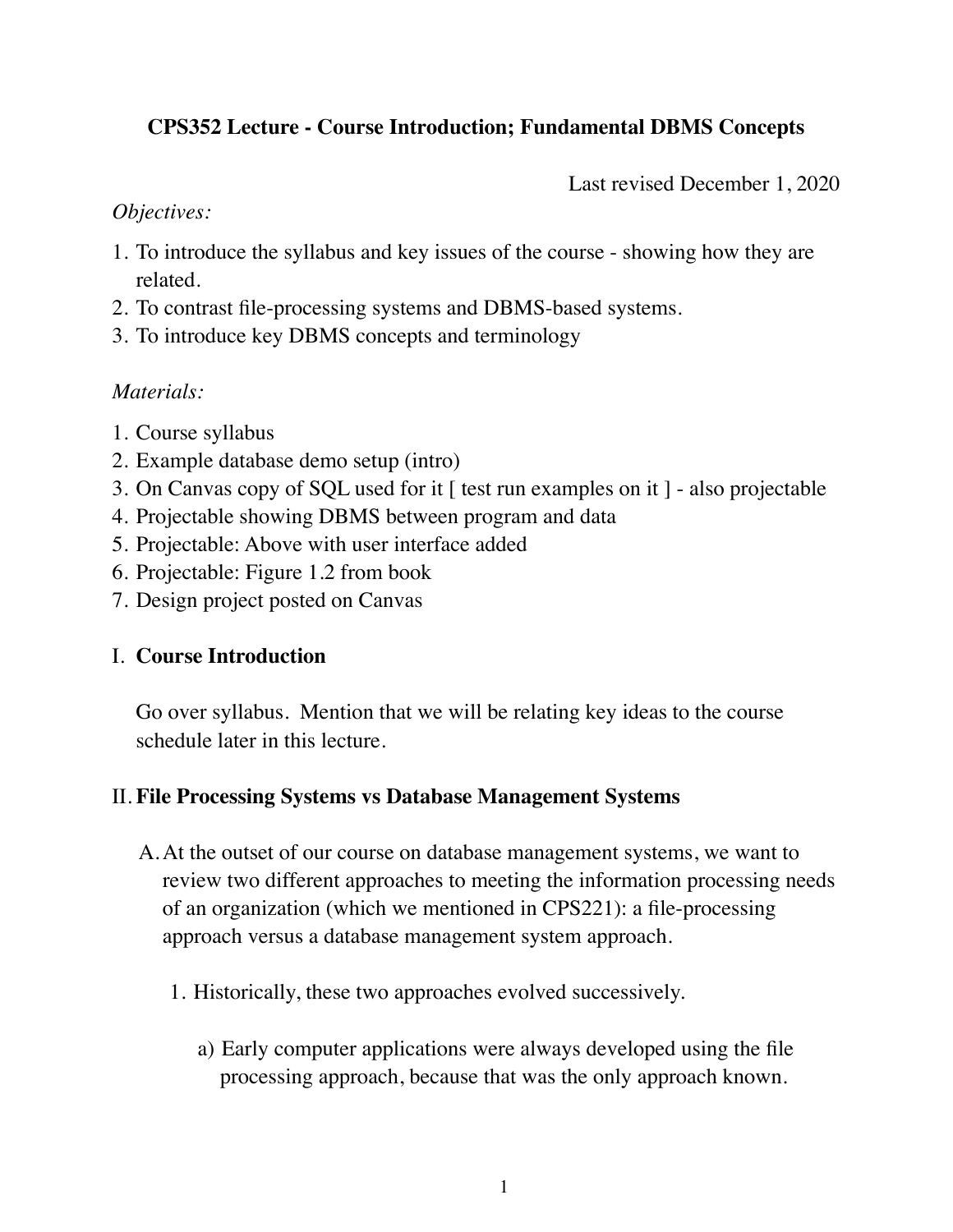- b) The DBMS approach was first developed in the 1960's
	- (1)In the 1970's and 1980's it came to be widely used in a variety of application areas - many falling into the broad category of "business data processing", but for other areas as well.
	- (2)Today, DBMSs are the backbone of a host of computer applications across the entire spectrum and in some cases are embedded with applications (e.g. several web browsers embed a DBMS known as SQLLite to manage configuration data internally)
- 2. Though we will distinguish these approaches, we don't want to treat them as totally mutually exclusive. In fact, for many applications, the file processing approach is the best way to go. (Word processing and spreadsheets, for example, work this way) Both approaches can be used at various points in the information processing activities of an organization; each is legitimate in its own proper domain.
- B. Regardless of which approach is used, an organization's needs are going to be met by a collection of files containing its operational data and programs that manipulate this data.
	- 1. We distinguish between operational data that is relatively permanent and transient input/output data.

Example: In a payroll application, the operational data includes the basic employee data such as name, SSN, rate of pay etc., plus year-to-date totals for income, taxes etc. This data is retained in storage relatively permanently.

(This is distinct from transient data like weekly time card information, which is discarded once processed.)

2. In either case, we call the collection of files that together contain the organization's operational data its DATABASE.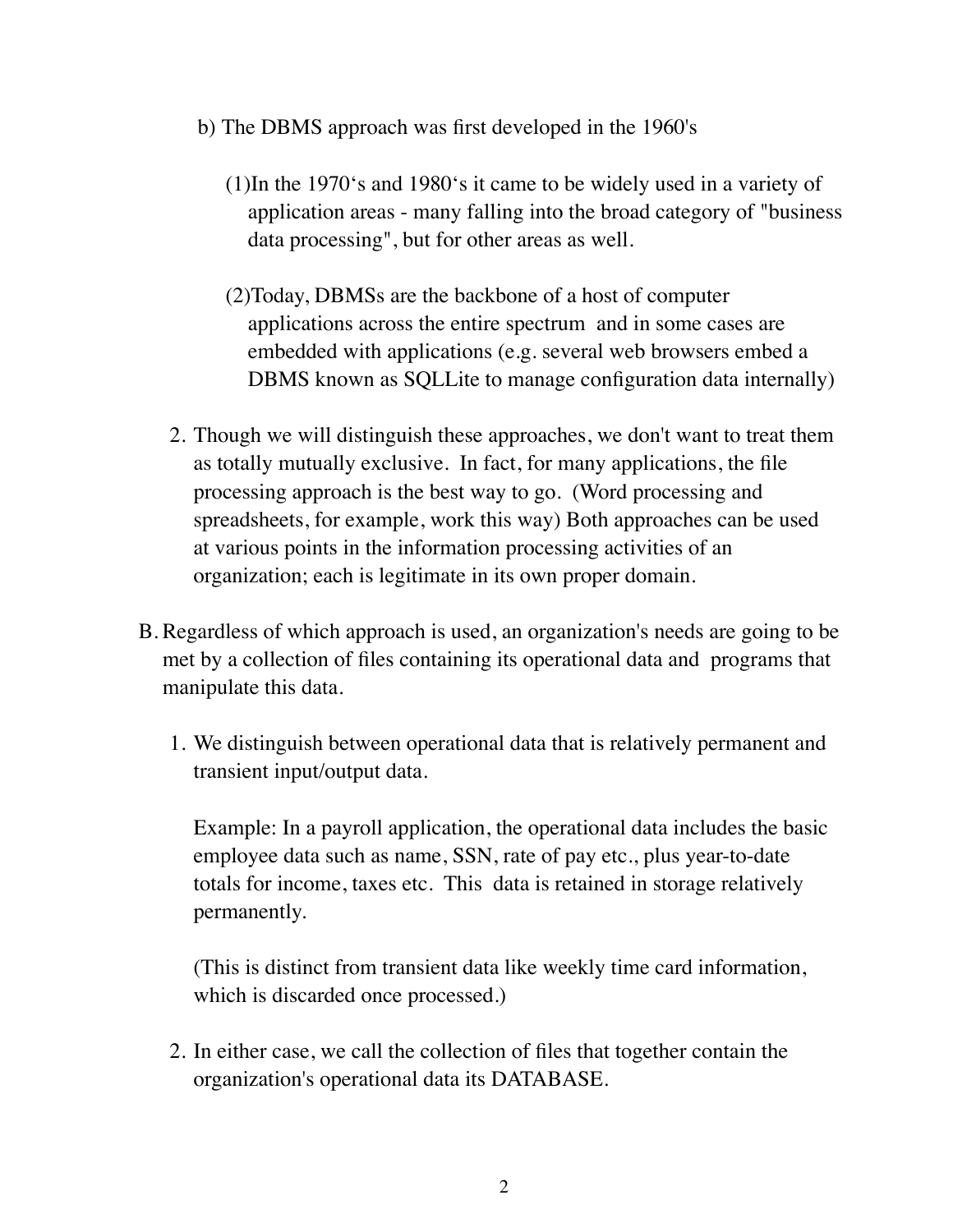- 3. What distinguishes the file processing approach from the DBMS approach is how the programs relate to the operational data. (A file processing approach is often still used with transient data.)
- C. We might say that a file-processing approach is characterized by a close relationship between programs and data.
	- 1. In a file-processing approach, each program is written to process a certain file or group of files and must embody detailed knowledge about the structure of each file it uses.

Example: Consider a program that prints mailing labels to send a mailing to each customer on an organization's customer list, written using a fileprocessing approach. This program presumably works with the organization's customer file, and must, therefore, incorporate knowledge about how the customer file is structured.

2. As a corollary, any change in the structure of the file will necessitate a change in the program. If the same file is used by several different programs, each program must be changed when the file structure is changed.

Example: Suppose the company decides to adopt a policy of giving different discounts to different customers. This might call for adding a discount field to the customer file. Of course, this change does not affect the mailing list directly; nonetheless, the mailing list program must be modified to reflect the changed file structure.

3. To avoid this unintended coupling between unrelated programs, historically, it was common to design file-processing type systems so that each application area "owned" its own files.

File-processing based systems, then, tended to be characterized by a proliferation of application-specific files, each with its own format. Certain data items would stored redundantly - i.e. in more than one place in the database. This, however, created new problems:

ASK CLASS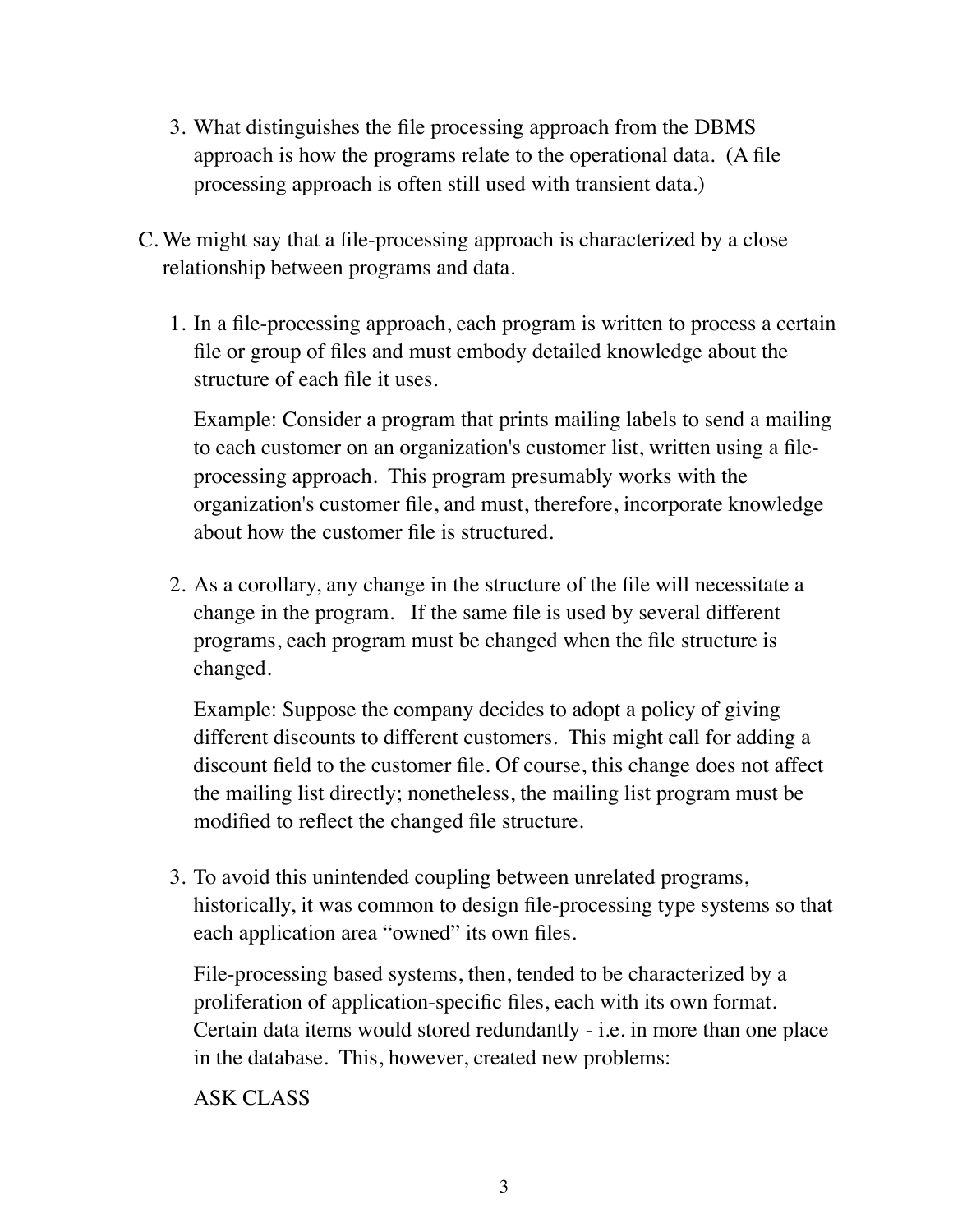- a) Wasted storage (becoming less of a problem as storage costs go down, but still a concern, especially when one thinks of backup using a network.)
- b) Update problems: when an item of information has to be changed, it may need to be changed in several different places in the database. This means extra work each time an update has to be done.
- c) Inconsistency problems: over time, it became likely that the database would contain two different values for the same data item in two different places, because some update operation did not catch all of the places that need to be changed. This caused confusion.

Example: Gordon's first computerized registration system maintained a separate student file for each academic term. Each file contained various personal data on the student, the name of their advisor, and a list of the courses he/she was enrolled in that term. The file also contained space to record the grades for each course taken, though of course these slots would not be filled in until after the end of the term.

- (1)As registration time for a new term approached, the computer center would copy data from the current term's file into a file for the new term, blanking out the list of courses registered for but leaving all else intact.
- (2)At some point in time, the registrar's office could have three different files active:
	- (a)The term just completed, awaiting the posting of grades and printing of grade reports, plus the possibility of grade changes by the professor.
	- (b)The current term.
	- (c)The upcoming term, since registration for a new term is held toward the end of the preceding term.
- (3)Any change in basic student information would have to be posted to ALL the active files. Sometimes, this would not be done.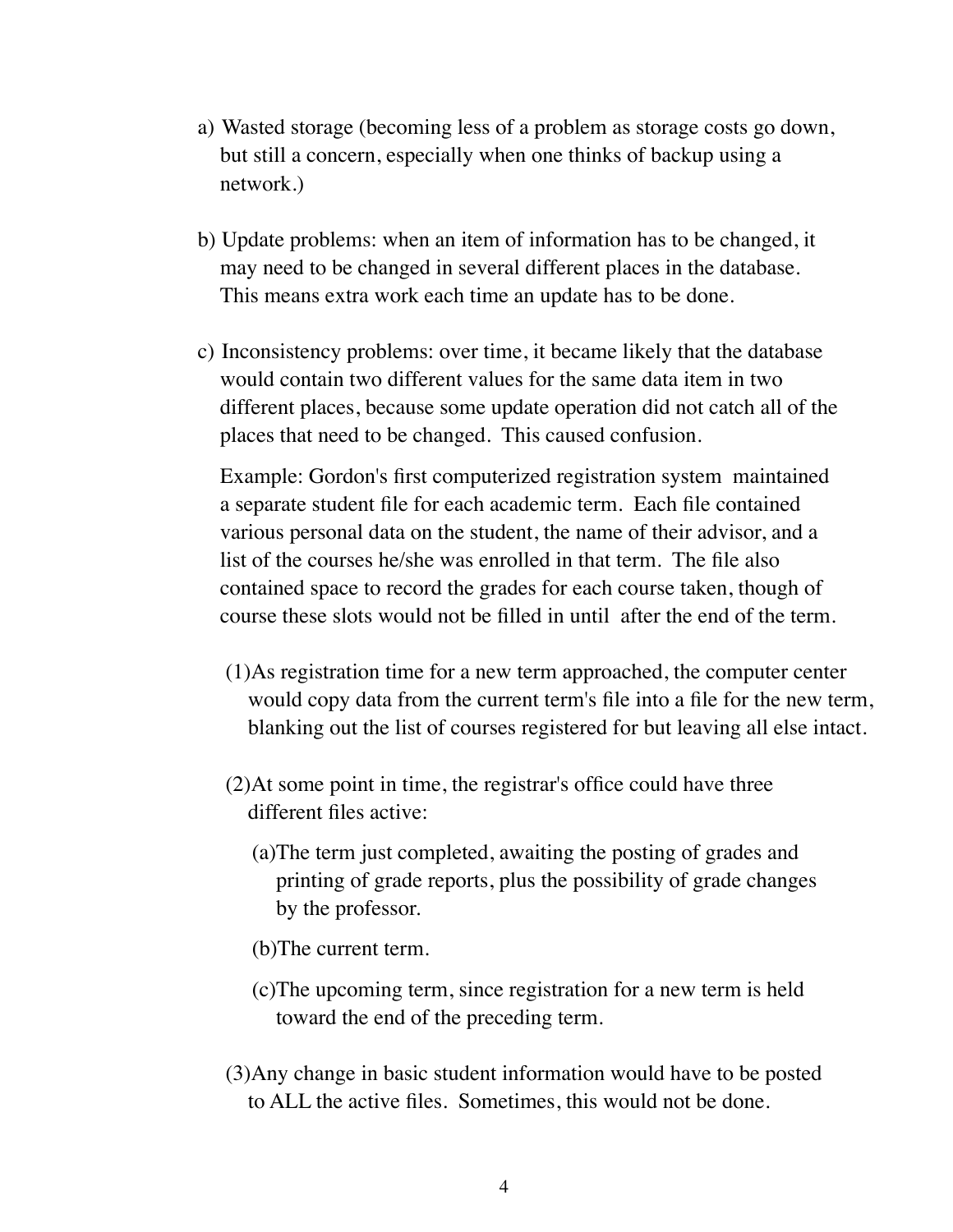- (a)In one case, a student changed into the computer science major in mid-term, and I was assigned as her advisor. This was duly recorded in the current term's file; however, the file for the new term had already been created, containing her old advisor's name, and this was not changed.
- (b)As a result, I got her grade report for one term, but the next term the grade report was sent to her old advisor. (In pre-web days, grade reports were mailed to the student and the advisor). We caught this, and the file was updated; but not before the outdated information had been propagated into yet another term's file.
- (c)It took multiple terms before all the records agreed that I was this student's advisor. In one case, she was sent back from registration because my signature was on her card and the computer said someone else was her advisor (a year after she had changed majors)!
- d) Data isolation problems: it is not easy in such a system to pull together a report containing all the information stored on one particular entity, since it is scattered over many files, each with a distinctive format.
- e) Atomicity problems: Suppose a bank customer uses an ATM to transfer \$100 from his/her checking account to savings. This involves a program debiting the checking account for \$100 and crediting the savings account with \$100. Now suppose the bank's computer crashes in the middle of the operation.
	- (1)If the debit occurs first, then the computer crashes, the customer might be out \$100.
	- (2)OTOH, if the credit is done first, the customer might gain \$100 at the bank's expense.
	- (3)To prevent this kind of problem, we must somehow ensure that the transfer transaction is ATOMIC - either the entire transaction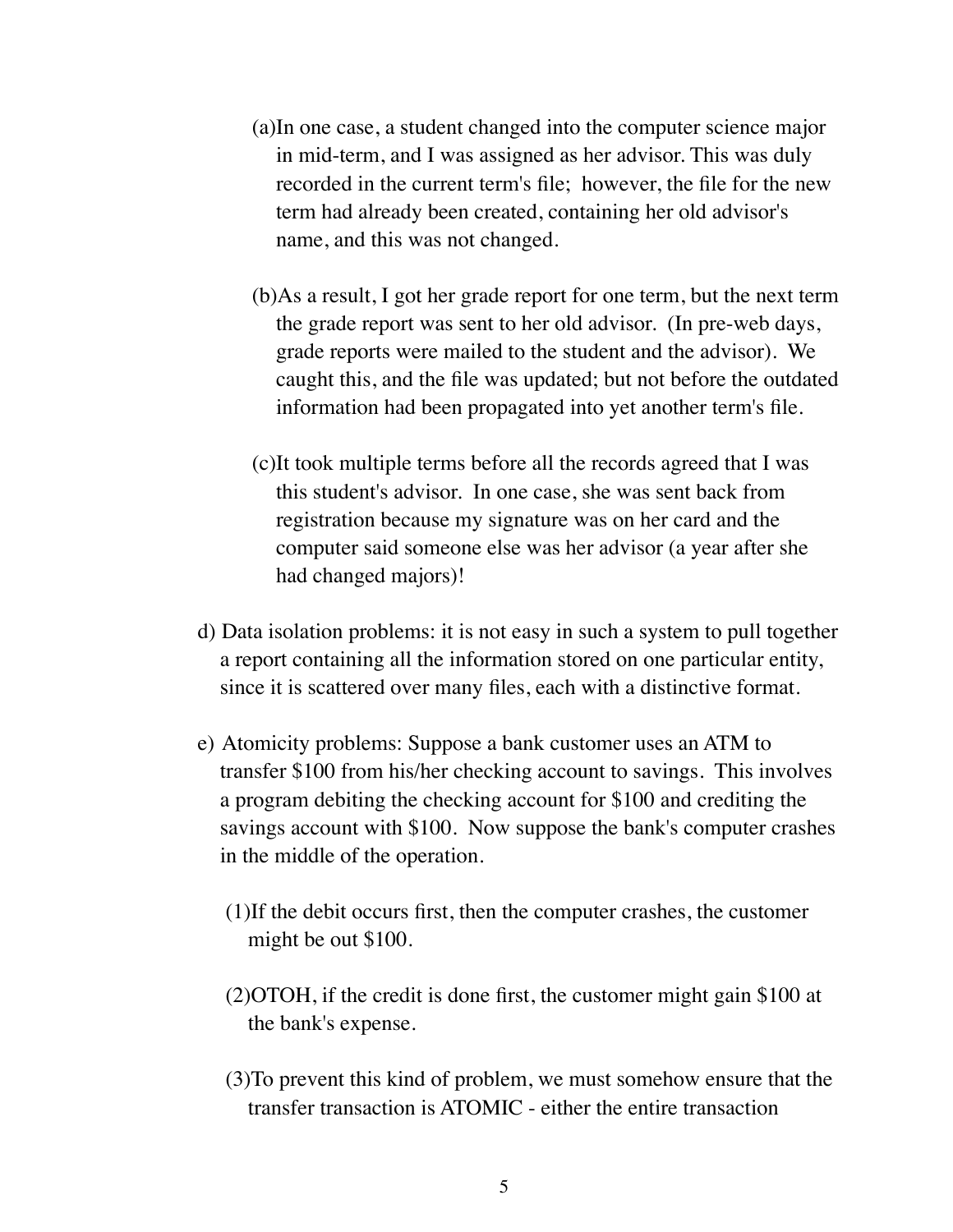occurs, or nothing occurs. Each program that changes the database must deal with these issues.

- f) Concurrency problems: if the data is contained on a multi-user system, it may be that two different users might access the same data item simultaneously.
	- (1)If both are trying to update it, inconsistencies could result.

Example: in a bank account system, if a customer is depositing money at an ATM at the same time that an EFT program is transferring money from the checking account to savings, the following scenarios may occur. (Assume that the customer has \$1000 in their checking account and deposits \$200 more at the same moment the EFT program is transferring \$100 from checking to savings):

| Scenario 1: | ATM program reads \$1000 balance<br>EFT program reads \$1000 balance<br>ATM program adds \$200 and writes back the<br>sum (\$1200)<br>EFT program subtracts \$100 and writes back<br>the difference (\$900) |  |  |
|-------------|-------------------------------------------------------------------------------------------------------------------------------------------------------------------------------------------------------------|--|--|
|             | Final balance is \$900, not \$1100 as it should be.<br>(Customer is mad!)                                                                                                                                   |  |  |
| Scenario 2: | ATM program reads \$1000 balance<br>EFT program reads \$1000 balance<br>EFT program subtracts \$100 and writes back<br>the difference (\$900)<br>ATM program adds \$200 and writes back the<br>um (\$1200)  |  |  |
|             | Final balance is \$1200, not \$1100 as it should be.<br>(Customer is happy, but bank is mad!)                                                                                                               |  |  |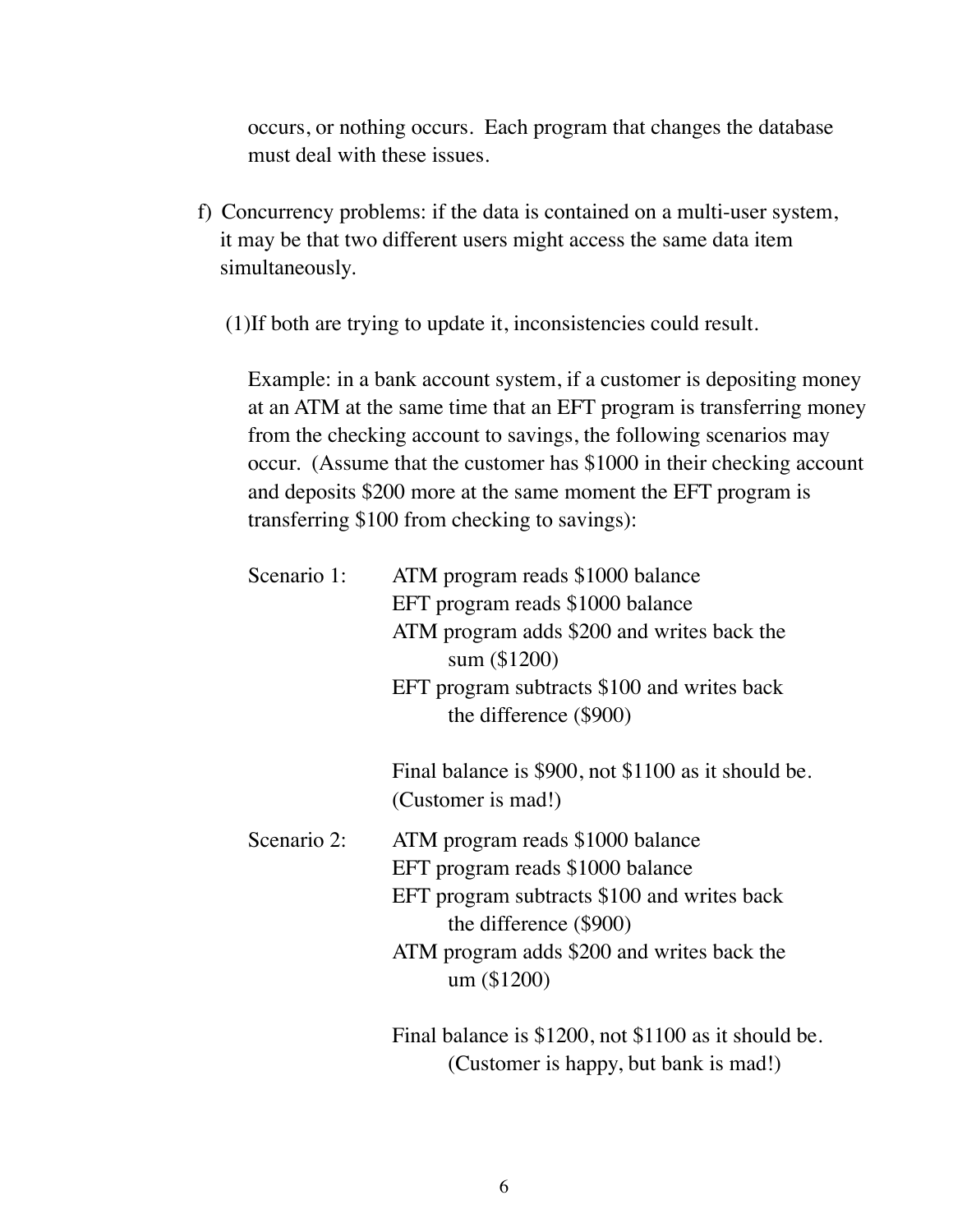(2)To prevent such inconsistencies, each program modifying shareable data must be aware of other programs that might access the same item.

4. Actually, there is one place today where the idea of an application "owning" its files is very obvious. What is it?

ASK

Mobile devices such as cell phones!

(Of course, the problems we noted above are generally not issues in this context.)

D.In contrast, a database management system approach breaks the tight coupling between application programs and data, by putting a software layer in between:

| <b>USERS</b>         |  |  |  |  |
|----------------------|--|--|--|--|
| Application Programs |  |  |  |  |
| <b>DBMS</b>          |  |  |  |  |
| Actual data files    |  |  |  |  |

**PROJECT** 

- 1. Application programs that need data do not get it directly from the files where it is stored, but rather from the DBMS, which in turn gets it from the file. Application programs are not allowed to access the data directly.
- 2. In addition to the data itself, the database (collection of files) also contains META-DATA: data about the data.
	- a) This takes the form of a data dictionary, which contains at least two things for each data item in the database: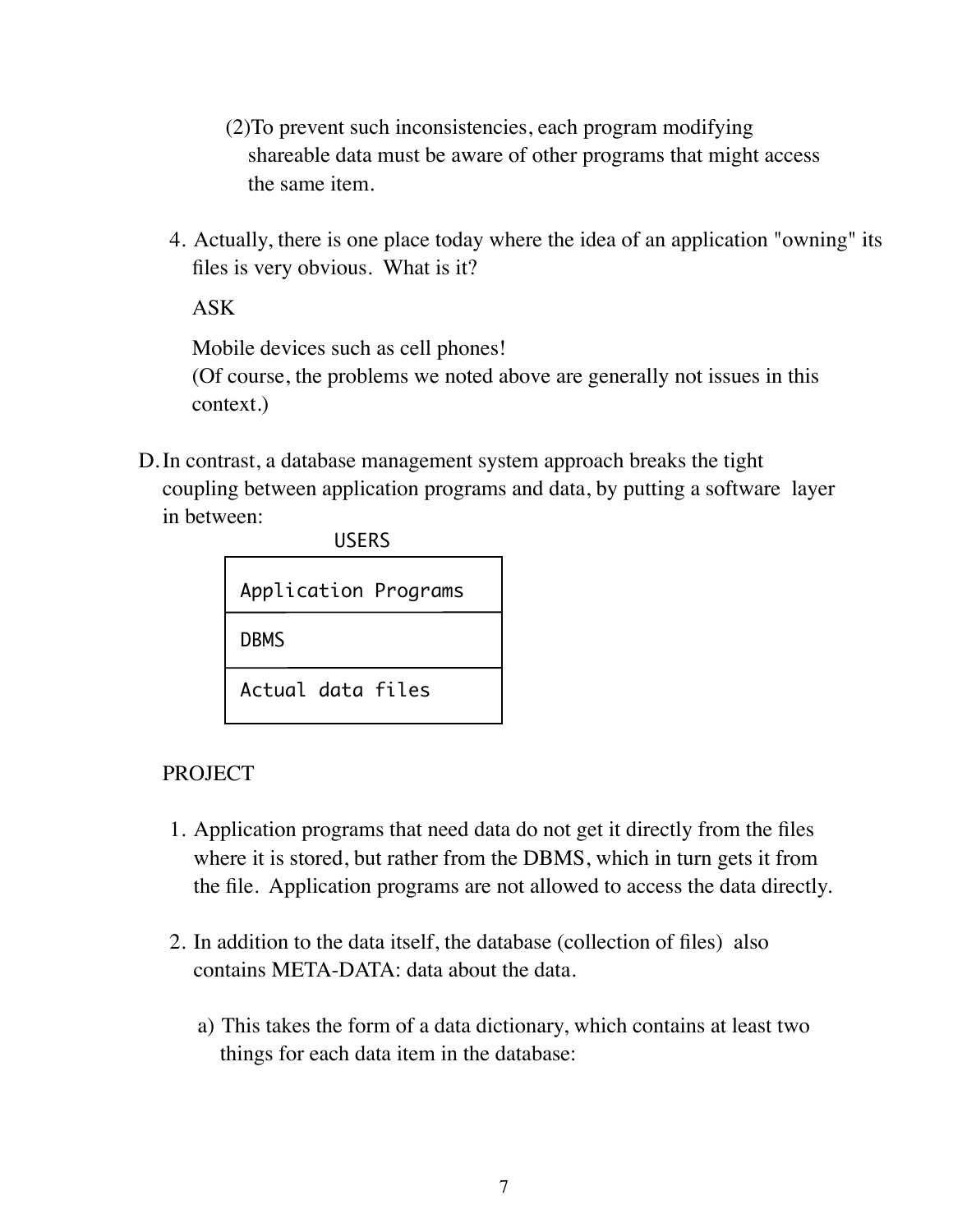(1)A standard name for the data item which application programs use when they want to access it - e.g.

Customer.name, Customer.address, Customer.street, Customer.city, Customer.state, Customer.ZIP, Customer.YTD-Sales, Customer.discount-percent, Customer.mail-code.

(2)Where the data item is stored (what file it is in, and what field in the file), so that the DBMS can locate it.

(3)DEMO:

Open a terminal window to dbms; widen it

```
db2 -t +p
connect to intro user russell.bjork;
list tables;
describe table accounts;
```
- b) The data dictionary often contains other information as well. For example, it may contain:
	- (1)Security constraints: rules as to who is allowed to examine or update a given data item.
		- (a)In a file processing system, security must be done on a file by file basis: any user having read/write access to a file has read/ write access to all the fields in it
		- (b)In a DBMS system, security can be applied item by item. For example, the mailing list application might have access to a customer's name, address, and mailing code, but not his discount percentage - even though all these items may be stored in the same file. The DBMS can enforce these security constraints, since all accesses to the data go through it.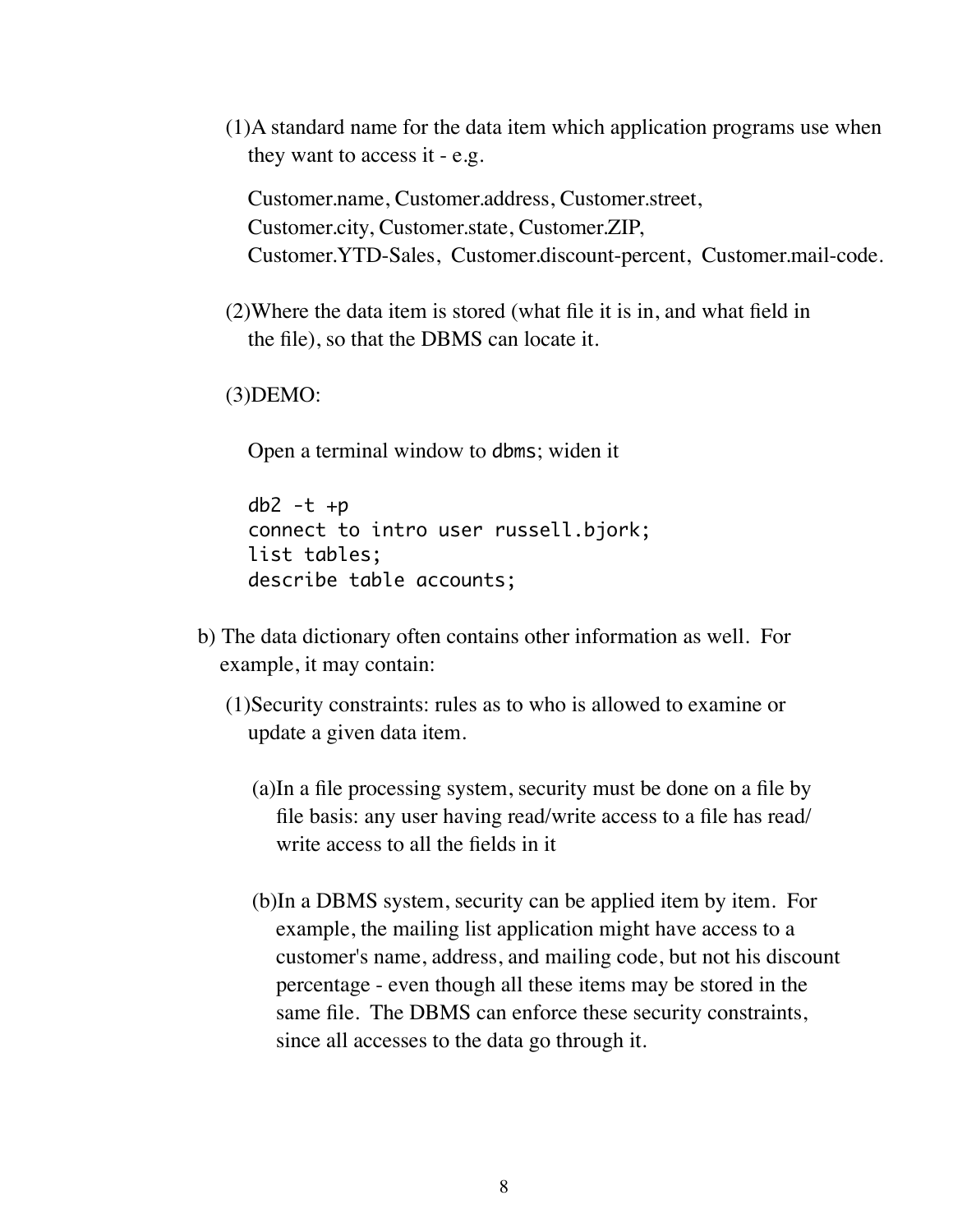(c)DEMO: In original window from above

select \* from accounts;

Open another terminal window

Start db2 with  $-t$  +p connect to intro user aardvark; set schema 'RUSSELL.BJORK'; -- Needs caps, quotes select \* from accounts; select \* from own\_accounts;

(a view - we will discuss his a bit more later, but notice how we restrict access to the accounts one owns)

select \* from account\_owners;

(another view - this time we restrict access to "public" columns)

```
update account_owners
set address = 'KOSC 242'
where owner = 'Aardvark';
select * from account_owners;
Repeat in original window: select * from accounts;
```
(Views can allow controlled updating)

(2)Integrity constraints: often, the values of certain items in a database are logically constrained to only certain possibilities.

Example: a grade field in the Gordon registration system may only contain  $A, A-, B+...$  D-, NC, I or W. Any other value (e.g. Z) is meaningless. It is important for software that modifies such an item to ensure that the new value obeys the appropriate constraints.

(a)Under a file-processing approach, this is difficult since each program that accesses the data must know and apply the constraints. The problem becomes especially severe if a new constraint must be added or an existing one altered: every program accessing the data must be modified to the new rules.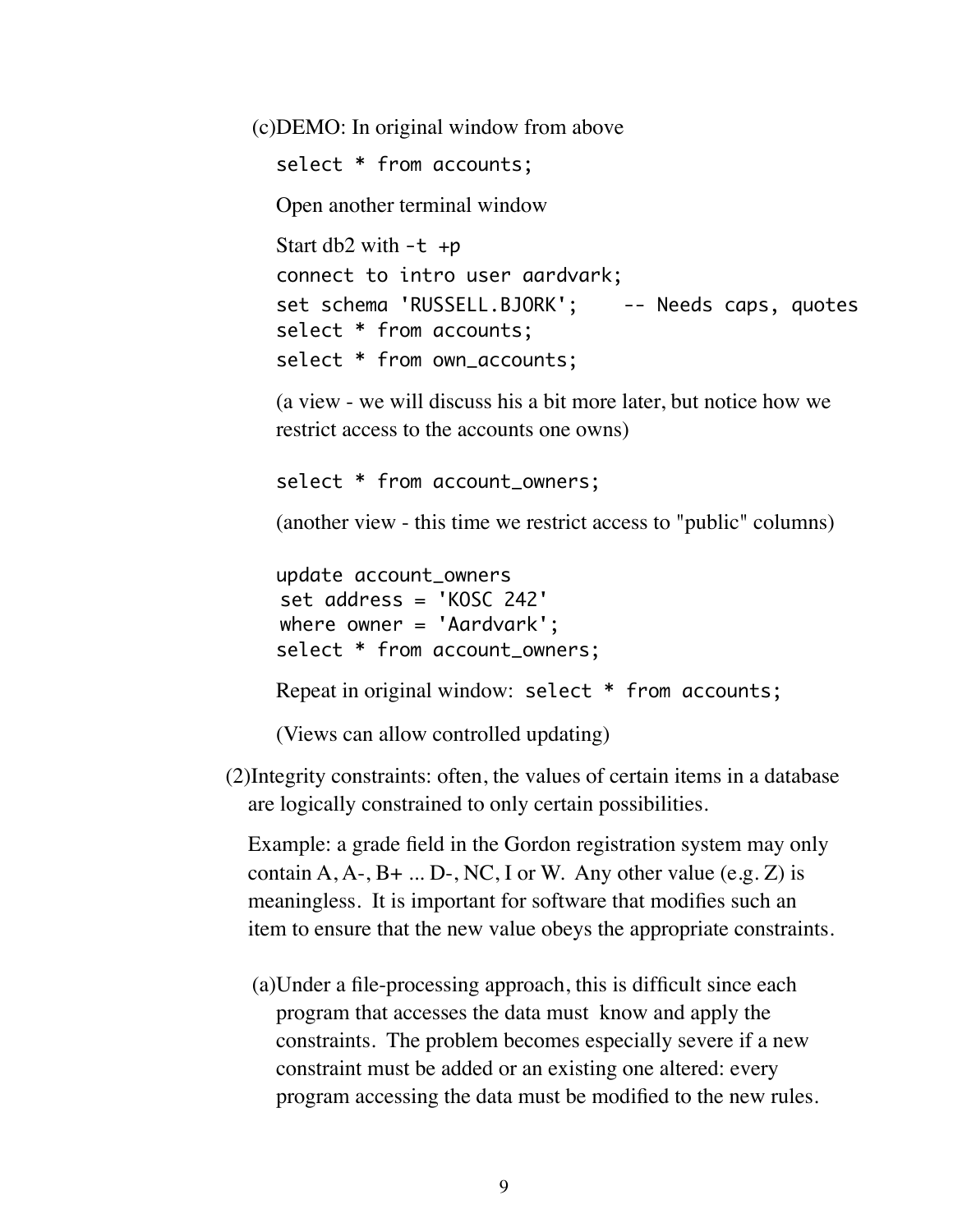(b)Under a DBMS approach, the data dictionary entry for the item can contain constraint information which the DBMS software can check whenever the item is changed, since all changes to the item are done through the DBMS.

(c)DEMO: In the window connected as russell.bjork:

```
update accounts
set checking_balance = checking_balance + 100
where owner = 'Aardvark';
select * from accounts;
update accounts
set checking_balance = checking_balance - 200
where owner = 'Aardvark';
```
(d)PROJECT/REFER TO ON CANVAS - SQL used to create this database - discuss

- 3. The DBMS can ensure atomicity of transactions by using one of several approaches we will consider later in the course.
- 4. The DBMS can allow multi-user access to the data by managing accesses in such a way as to prevent inconsistencies. For example, an application that reads a data item may be required to tell the DBMS that it intends to update the item, in which case the DBMS will lock that value until the update is complete.

Thus, in our ATM/EFT scenario, once the ATM application read the checking account balance, that item would be locked until the ATM update was complete, and the EFT application would be made to wait until the lock is released.

- a) In a file-processing system, every program that accesses a shared file needs to be aware of all the other possible accesses to that file. (Or and more typically - files are locked so that only one program can be modifying a given file at a time.)
- b) A DBMS can manage concurrent access to files.

DEMO: start two "russell.bjork" connections to intro using  $db2 t +p +c$  -- +c important for concurrency demo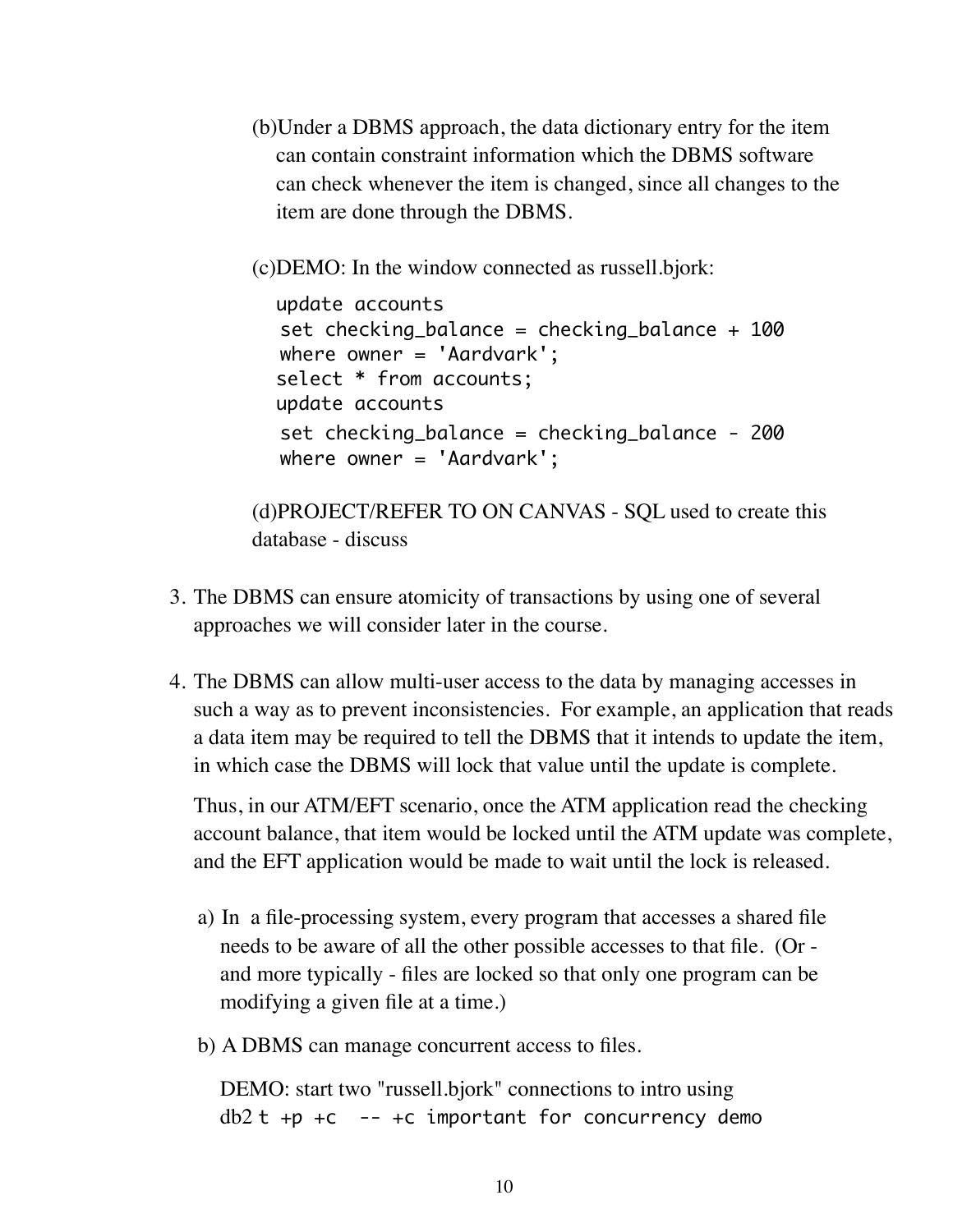Consider the following series of operations, which might be used to effect a transfer of money from one account to another. Clearly, we don't want someone else to be able to see the balances between these two operations, lest he/she mistakenly believe that 'Aardvark' has \$100 more than he really does

```
update accounts
set checking_balance = checking_balance + 100
where owner = 'Aardvark';
update accounts
set savings_balance = savings_balance - 100
where owner = 'Aardvark';
```
Issue the first update from one window, then try select \* from accounts; from the other.

Note how it sees the old values. Now finish the transaction and commit it - note how the access attempt can now "see" the updated balances

(Note: normally db2 treats each statement as a transaction; issuing +c at startup caused it to require an explicit commit to end a transaction.

- 5. DBMS's also often make it easier for users to get at the data in an ad hoc way.
	- a) Under a file processing approach, any access to data requires a program to be written for that purpose.

For example, the get a report of total YTD sales for all customers receiving the "F" mailings, a program would have to be written containing:

- The definition of the record layout.
- Code to open and close the file.
- A loop like the following:

 $sum = 0.0;$ 

```
for each record in the file
  if (mail_code == 'F') sum += ytd_sales;
```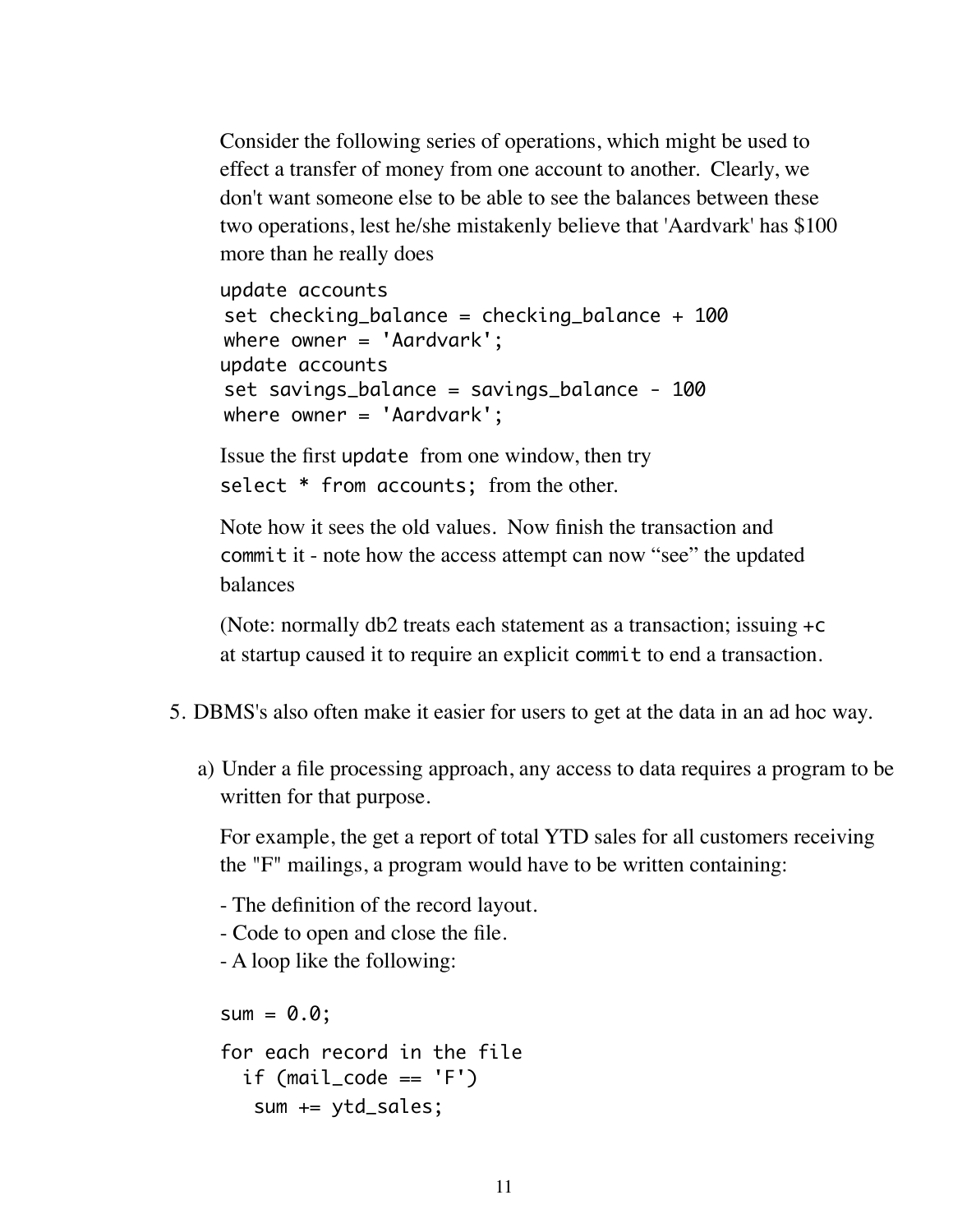If no program has been written to generate a given type of report, then someone who needs that type of report must either do without or be willing to have a programmer paid to write it (and be willing to wait until he/she can finish the program!)

b) Most DBMS's also include a QUERY LANGUAGE which allows a moderately sophisticated user to get at information in the data base directly, without going through an application program.

Example: A DBMS that supports the SQL query language would allow an interactive user to get an answer to the above question by typing:

select sum(ytd\_sales) from customer where  $mail\_code = 'F':$ 

(1)Such queries are possible because the data dictionary is able to provide a translation between item names such as ytd\_sales and mail\_code and actual physical locations in the database.

(2)Thus, our picture becomes:

|  |  | -rnc<br>כיוחרט |
|--|--|----------------|
|  |  |                |

| Application Programs | Query Language |  |  |
|----------------------|----------------|--|--|
| <b>DBMS</b>          |                |  |  |
| Actual data files    |                |  |  |

### PROJECT

Thus, our DBMS has two interfaces: one for application programs (which may call the DBMS using the regular procedure call mechanism of the language they are written in), and one for direct access by end users, using a query language.

(In fact, a personal DBMS may have only the latter interface.)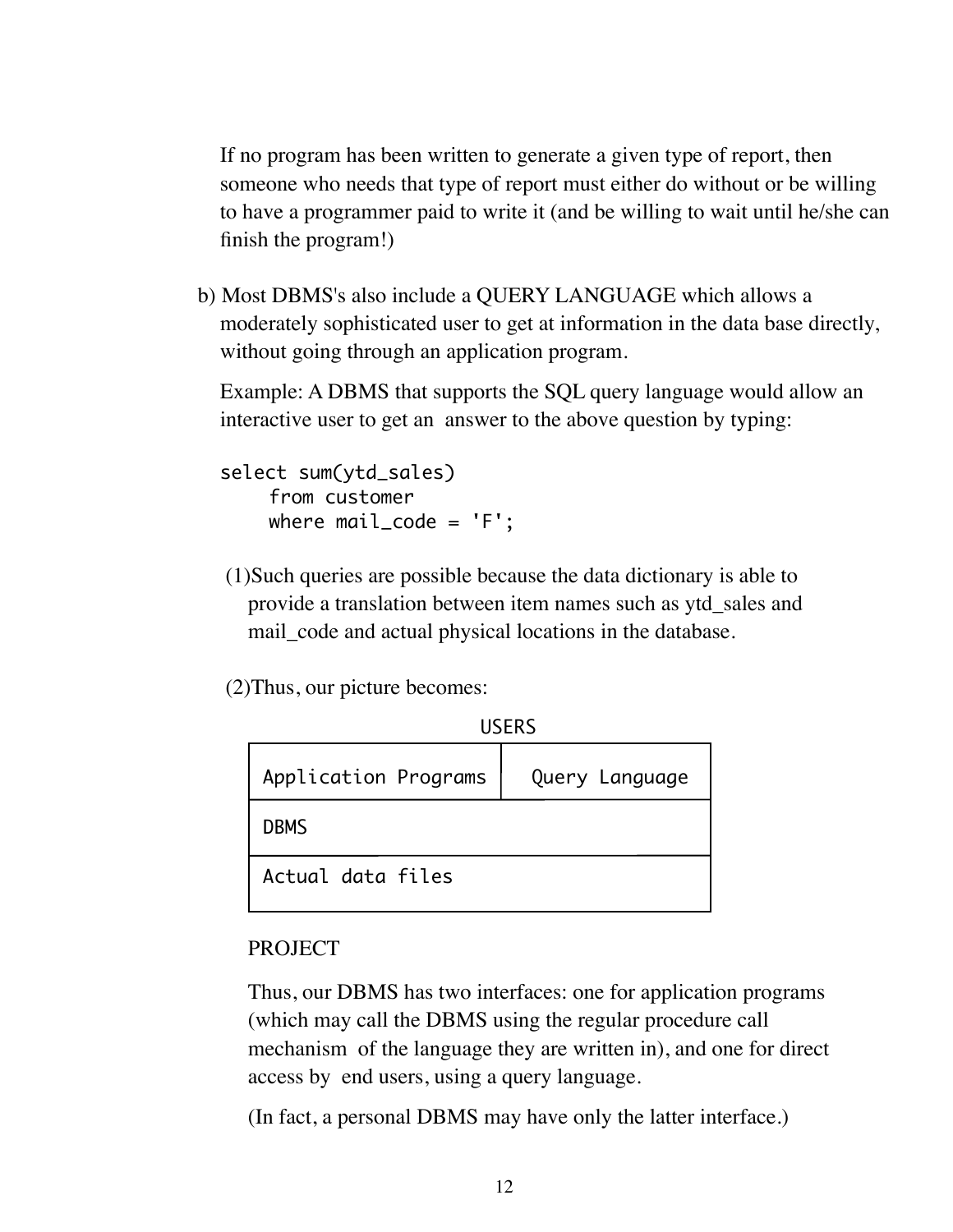- 6. We have seen that putting a DBMS software layer between the data and users of the data has many advantages in terms of eliminating redundancy and inconsistency while facilitating security, integrity, multi-user access and end-user queries. However, there is a price tag on this: the additional layer of software can result in a performance penalty:
	- a) At least, there is the additional processing overhead each application incurs by going through a software layer to get at the data it needs, rather than getting it directly.
	- b) If the application software "knows" how the data is stored physically, it may be able to arrange its accesses to the data in an optimum way in terms of processing efficiency. The DBMS level deprives the application software of this knowledge.

### II. **The Structure of Database Management Systems**

A.Levels of Abstraction.

A DBMS provides three different ways of looking at the data - three levels of abstraction, each of which builds on the level below it:

PROJECT Figure 1.2

- 1. At the physical level, data is stored in one or more files, and may be stored on the system or elsewhere such as in "the cloud"
- 2. The logical level represents the "big picture" of the overall database. At this level, data is thought of in terms of objects and relationships between those objects. Details of the physical storage of the data are abstracted out.
- 3. At the view level, each user of the data (application program or interactive user using a query language) can be presented with the relevant portion of the database in an appropriate way. There is one logical (conceptual) description of the database, but there may be many views.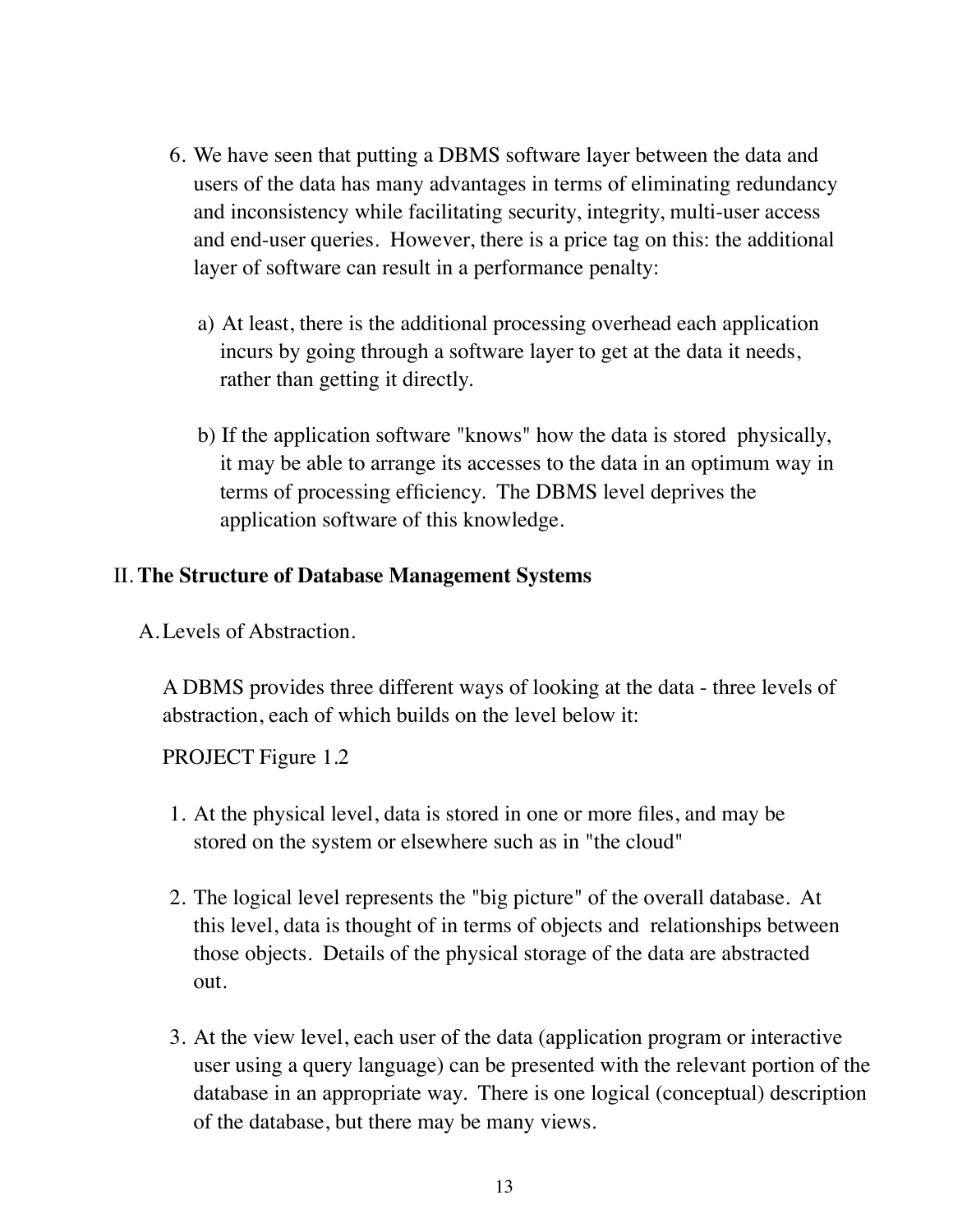a) Often, a view is a subset of the information on one particular object.

Example: in the Gordon database, information about students includes basic information such as name and id, academic information, chapel information, financial information etc. But different offices on campus see only subsets of this - e.g. most offices do not have access to the financial information, while the finance office does not need access to academic and chapel information.

b) A view may not just be strictly a subset of the logical data on an object. It may also include virtual fields.

Example: The total of current outstanding bills owed by all students is an item of information that is of interest to upper management in the college, as is information about the number of students whose payments are overdue, etc. This kind of information should appear in one of their views of the database. At any time, this figure is computable by combining information (typically multiple items) in all the student records; thus, it need not be represented by a data item at the physical level, but may be computed as needed. However, the view presented to users needing this data may make it look as if such a field exists; but when they try to access it the DBMS converts the access request into the appropriate computation in a way that is transparent to the user.

- 4. One very important goal of a DBMS is DATA INDEPENDENCE: changes at one level of the database should be possible without in any way affecting higher levels.
	- a) Physical data independence: changes at the physical level should not affect the logical or view levels.

Example: a decision is made to change to incorporate some index structure to improve performance. This change should not be visible at the logical or view levels.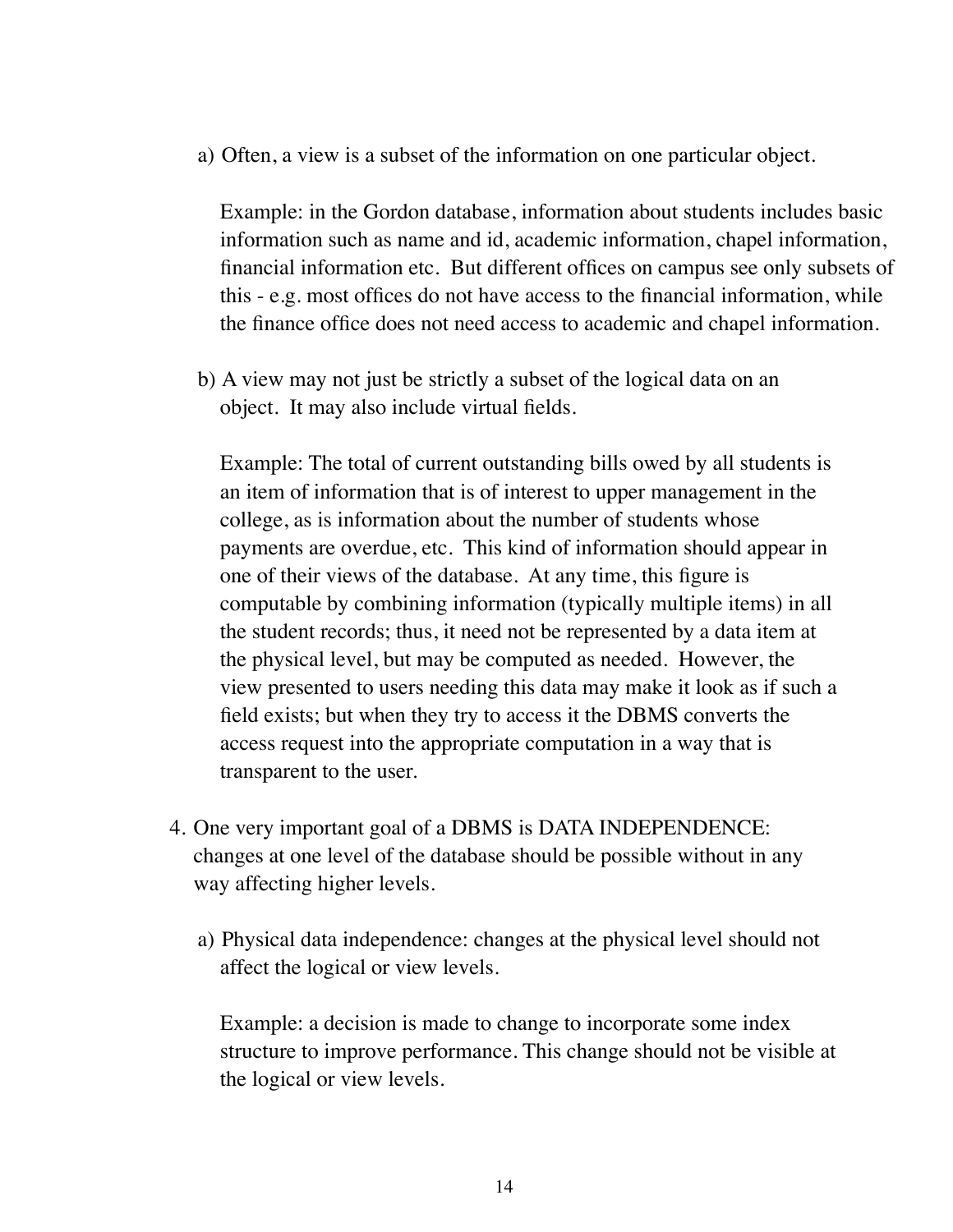b) Logical data independence: changes at the logical level should not affect the view level.

Example: a decision is made to add a new item of information to data stored about an object at the logical level. This must, of course, be reflected at the physical level, but should not affect any views other than those for which the new item of information was added.

#### B. Data Models

- 1. Historically, there have been five major kinds of logical model used in actual DBMS's - listed here historically.
	- a) The hierarchical model (largely obsolete, but still used in some legacy systems -we will not look at)
	- b) The network model (largely obsolete, but still used in some legacy systems -we will not look at)
	- c) The relational model (the dominant model, and the focus of much of the course).
		- (1)A relational database stores data in tables as discussed in the book chapter. We will discuss this more extensively in subsequent lectures.
		- (2)In the context of this model we will spend significant time on Structured Query Language (variously called Seqel or SQL) which is the dominant language for defining and accessing relational databases and is also used in modified form with later nonrelational models.
	- d) Various object-based models (we will look at briefly)
	- e) Various semi-structured models used in situations where performance is critical (we will look at briefly)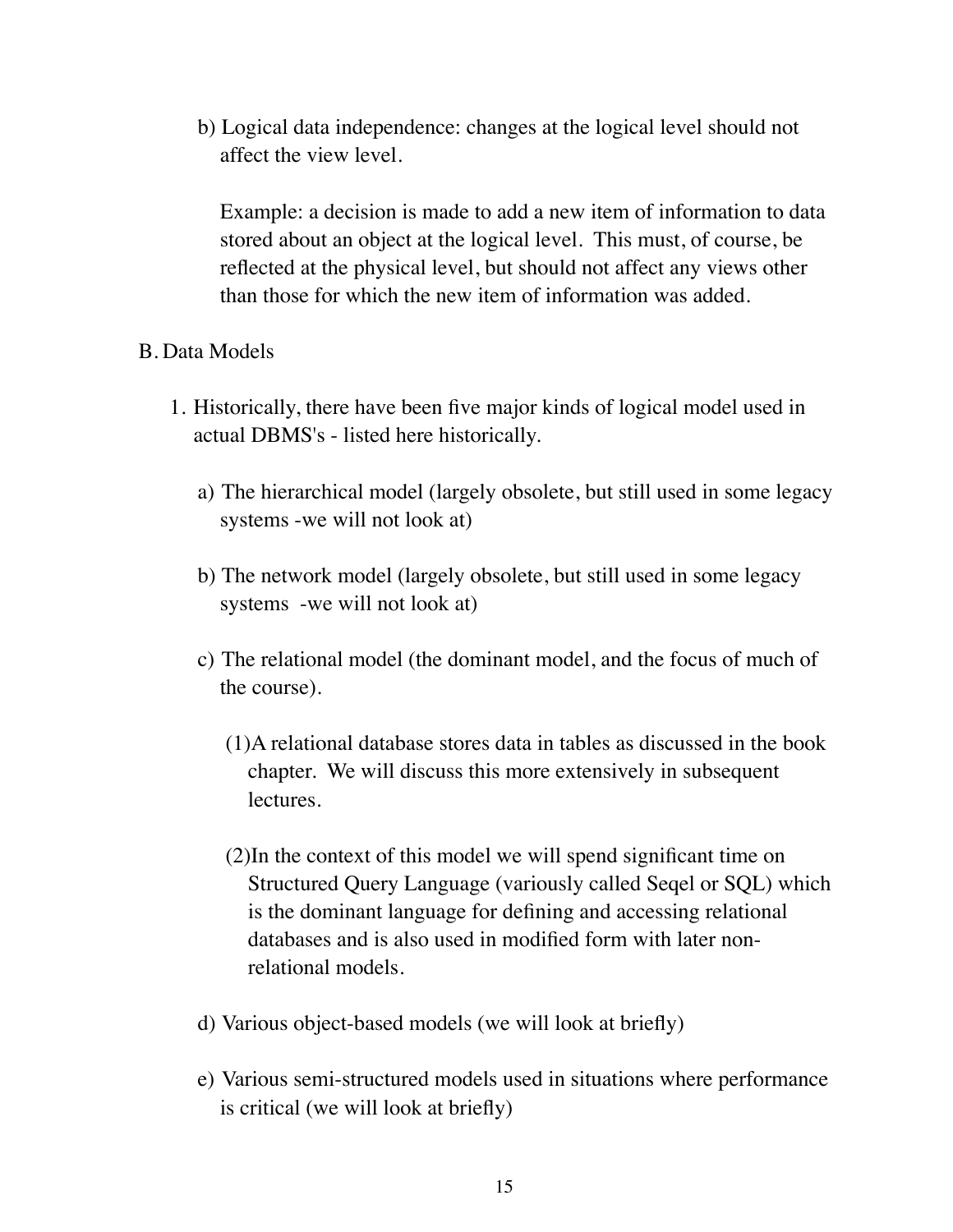- 2. There is also a logical model known as the entity-relationship model which is useful for database design but is not directly used as the basis of an actual system.
- 3. Note relationship to the course syllabus: the first half of the course will primarily discuss a logical model (the relational model) and the use of the entity-relationship model as a tool for designing a database. We will also say a bit about object-based and semi-structured models later in the course.
- C. Organization of a DBMS A DBMS has three major components, each of which we will spend some time discussing in the second half of the course.
	- 1. A storage manager that is responsible for physically storing the data on whatever storage medium is being used.
	- 2. A query processor that handles requests to access data coming from users either directly or through an application program.
	- 3. A transaction manager whose purpose we will discuss next.
- D.The Transaction Concept
	- 1. A key concept in DBMS design is the notion of a TRANSACTION a unit of work that has four key properties (sometimes called the ACID properties) These were discussed in CPS221, but we will discuss them more thoroughly later in this course.

What are the ACID properties of a transaction?

ASK

a) It is Atomic - either it happens in its entirely, or nothing of it happens e.g. if a customer is doing a funds transfer at an ATM and something crashes mid-transaction, both accounts will reflect the "before" balances - it won't be the case that one has been debited but the other has not been credited or vice-versa.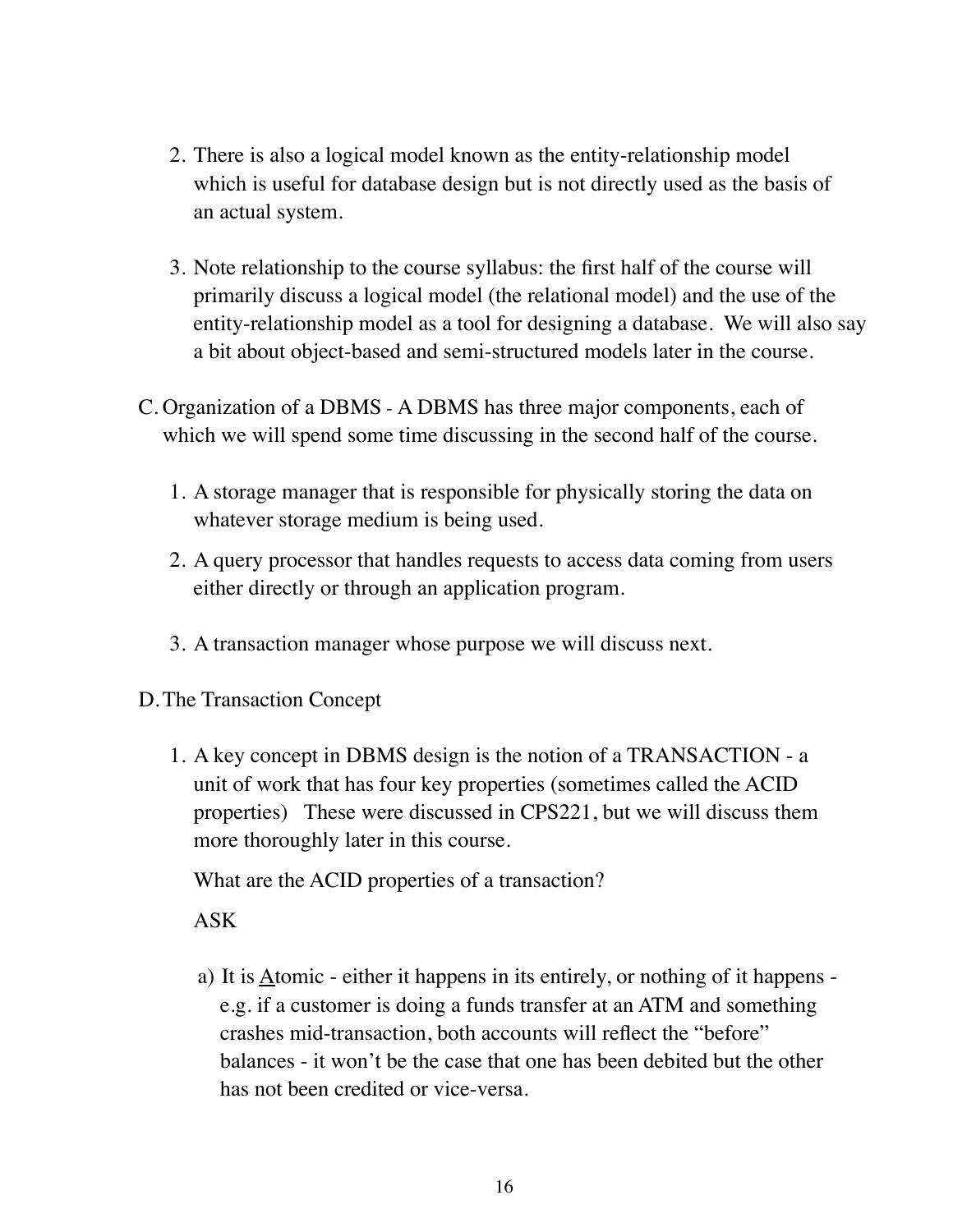- b) It is Consistent if the database is consistent before the transaction is started, it is consistent when the transaction is complete. (Though the database may become momentarily inconsistent during the execution of a transaction - e.g. during a transfer of funds transaction at a bank, there will be a moment when the sum total of balances in the customer's account is either too high or too low by the amount of the transfer.)
- c) It is Isolated other transactions do not "see" any momentary inconsistencies introduced the the transaction.
- d) It is **Durable** once it has been done, its effect is guaranteed to remain, even in the case of hardware failures.
- 2. One thing that distinguishes "industrial strength" DBMS's from less capable DBMS's is the extent to which they support ACID transactions. (That's one reason why we're using db2 in this course.)
- 3. We will spend a some time in the second half of the course discussing how ACID transactions can be supported.
- 4. As we shall see, supporting ACID transactions entails considerable complexity, which in turn has an impact on overall performance. For this reason, some systems (e.g. many-structured ones and sometimes others) sacrifice ensuring ACID transactions for the sake of performance. We will discuss this toward the end of the course.
- E. We will also look at some issues related to other data models and the use of databases to support business decisions

### **III.Introduce Design Project**